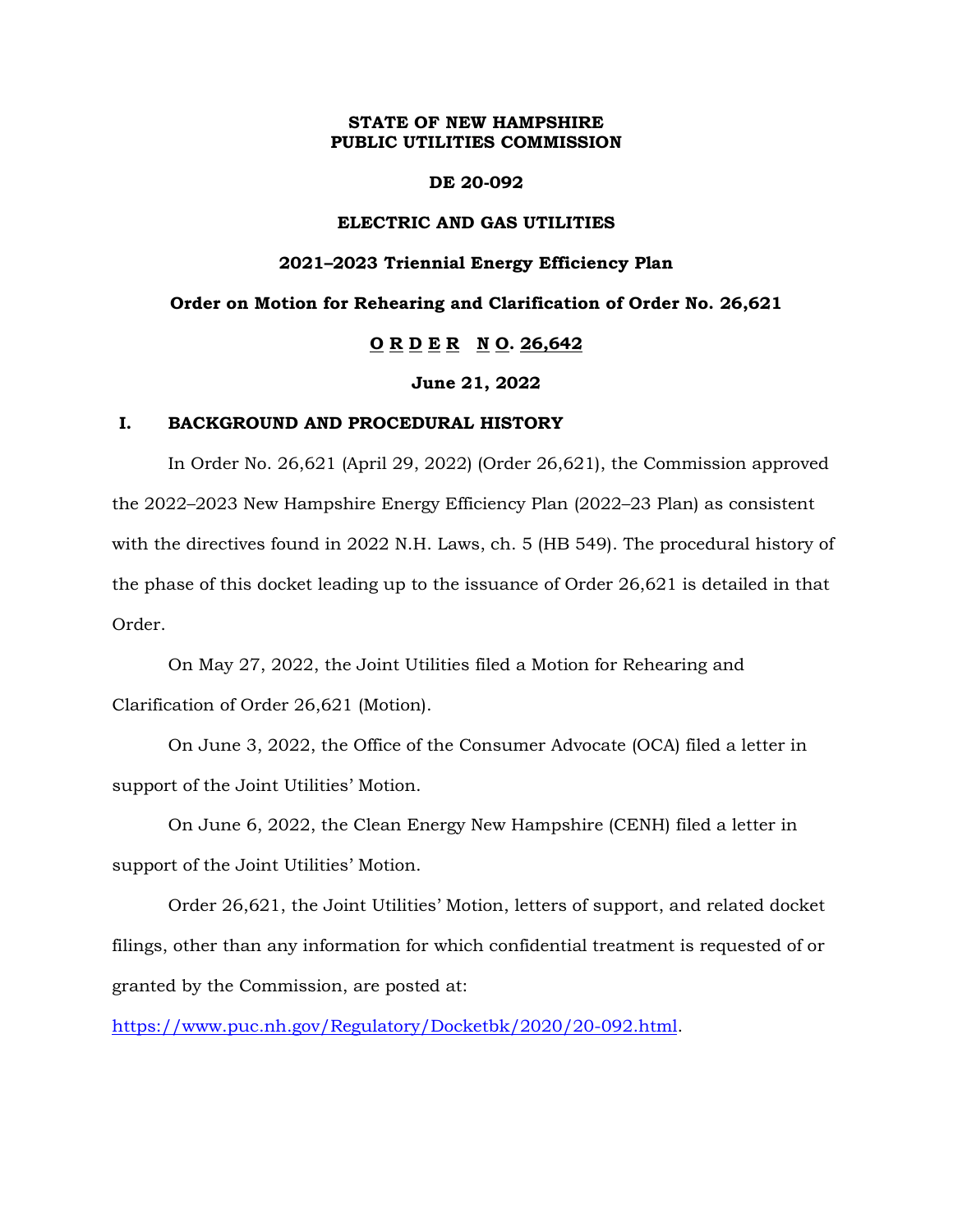#### **II. POSITIONS OF THE PARTIES**

#### **a. Joint Utilities**

The Joint Utilities stated that there are two directives in Order 26,621 that they will not be able to comply with, and therefore the Joint Utilities requested rehearing of those directives. The Joint Utilities also requested clarity or additional information regarding implementation of certain reporting requirements for the 2022 and 2023 programs years due to unclear directives.

The first directive the Joint Utilities state that they will not be able to comply with is a general January 31, 2023, reporting deadline related to program year 2022 reporting requirements. The Joint Utilities argued that it is not administratively feasible for them to submit the reports by January 31, 2023, and requested that the deadline be moved to June 1, 2023.

The second directive the Joint Utilities state that they will not be able to comply with is a requirement that, for the future triennial plan filings beginning with program years 2024–2026, each of the electric utilities plan for at least 65 percent electric savings on both an annual and lifetime basis. The Joint Utilities request that the electric savings requirement be determined solely on an annual basis. According to the Joint Utilities, HB 549 should be interpreted to mean the 65 percent requirement is calculated only on an annual basis, and that the Commission erred in holding that the 65 percent threshold applied to both annual and lifetime savings.

In support of this position, the Joint Utilities argued that: 1) HB 549 restored the energy efficiency programming framework, components, and funding to prior structures; 2) that the lifetime savings threshold cannot be met without significant disruption to the structure of existing programs or impermissible cost-shifting; and 3) a factor identified in Order 26,621, where the Commission considered an increase to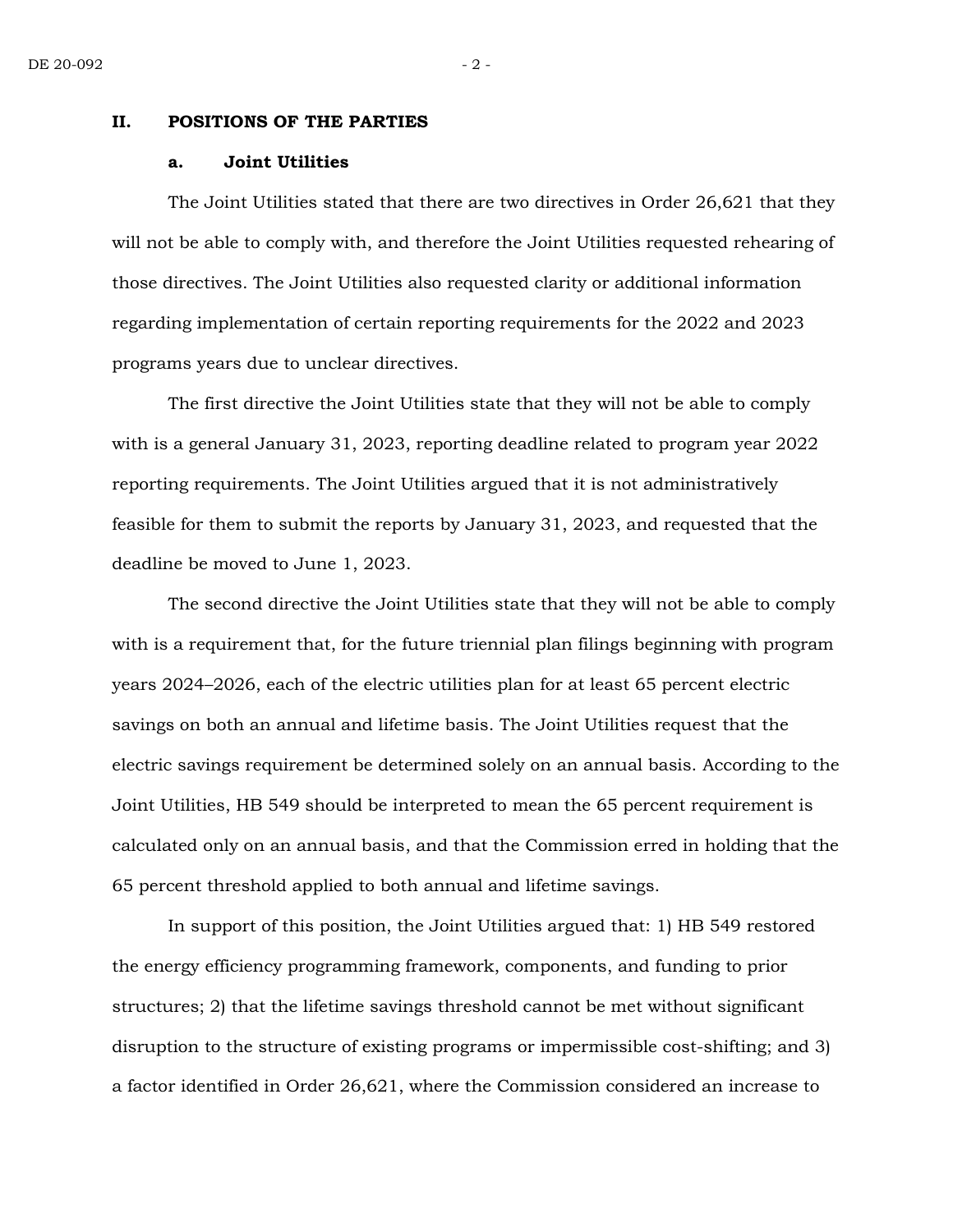planned C&I lifetime savings in 2022 over 2021 for the NHEC in its analysis, was erroneous because it was actually attributed to an unplanned budgetary carryforward in that sector. According to the Joint Utilities, the Commission's interpretation would require a programming shift that would change the existing programming structure and may be contrary to RSA 374-F:3, VI-a(a)(2)'s directive ensuring the advantages of energy efficiency across all ratepayer classes; would include the scaling back or discontinuation of certain residential programs; and would create inconsistent program offerings between utilities, preventing the NHSaves programs from providing equitable benefits to customers. The Joint Utilities argued that the Commission's interpretation would cause administrative barriers to Home Performance program vendors in particular. Lastly, the Joint Utilities placed emphasis on the use of the word "planned" in RSA 374-F:3, VI-a(d)(4), concluding that the word "planned" makes the Commission's interpretation inconsistent with the wording of the statute because of the use of annual planning goals in the energy efficiency resource standard approved by Order No. 25,932 (August 2, 2016).

The Joint Utilities also requested clarification of several reporting requirements contained in Order 26,621.

With respect to reporting requirement iii(3), requiring:

Please comprehensively conduct a study and report on the 2021 and 2022 Plan's long-term impact on the NH economy that quantifies all factors noted in the 2022– 2023 Plan at Bates pages 6 and 7 by properly accounting for discounting that reflects ratepayers' time-preference, and by estimating the energy savings to reflect both the energy intensity and the spillover impacts also associated with future incremental economic activity prompted by the Plan. Submit this study by January 31, 2023.

the Joint Utilities request an extension of the reporting deadline to June 1, 2023, and clarification and guidance, including examples, of what information should be obtained and reported with respect to "energy intensity" and "ratepayers' time-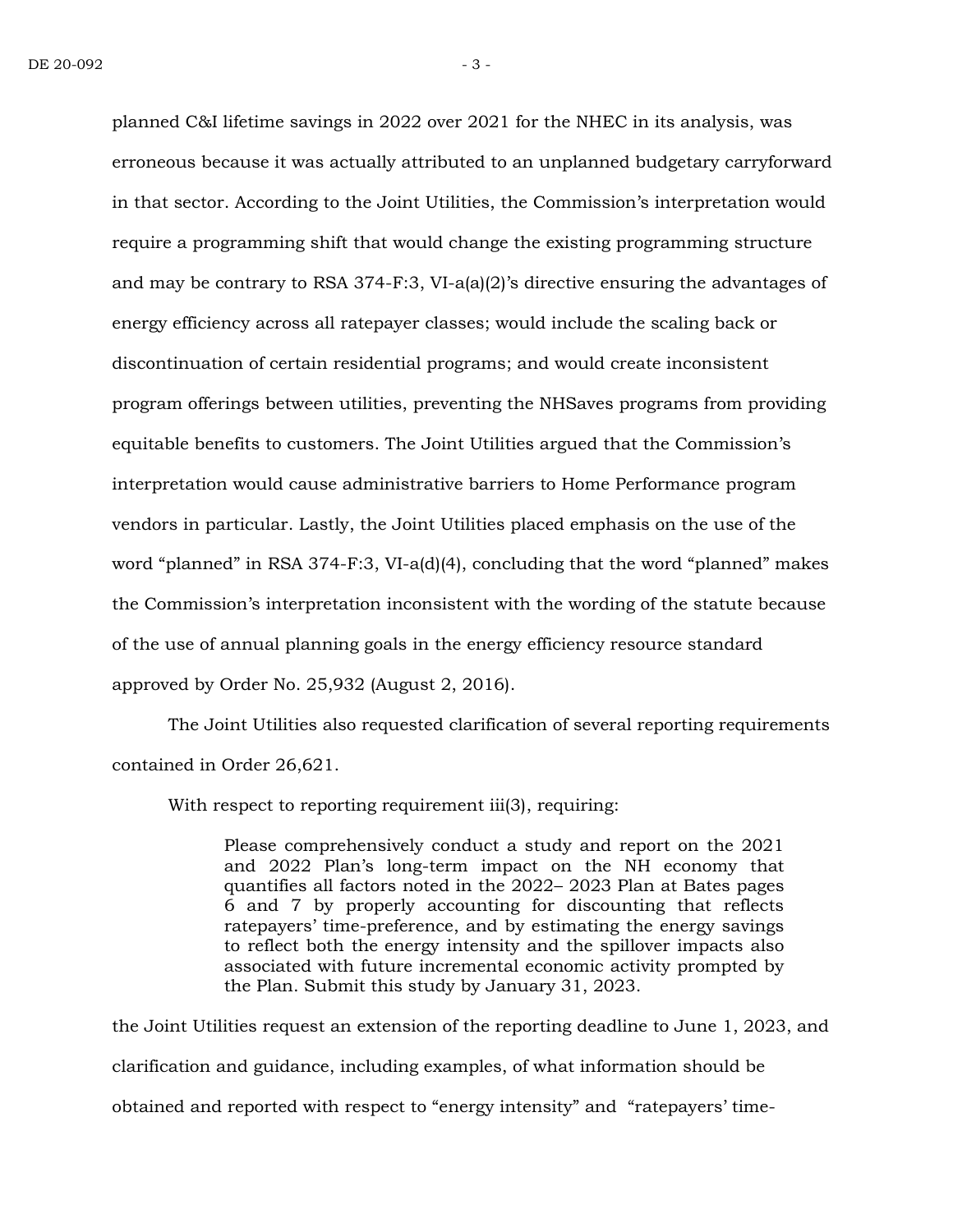preference," as that is not currently reported information which the Joint Utilities construe as not readily available information.

With respect to reporting requirement  $v(1)$ :

For 2021 and 2022, please conduct an analysis quantifying, in terms of net present value, the market barriers listed in Tables 2.1 and 3.1 of the proposed EE Plan (Bates Pages 27, 28, 49, and 50). Please provide this analysis in live excel spreadsheets with all assumptions clearly stated, justified, and referenced. Do not link to spreadsheets that are not also provided or include hard-coded numbers without a reference to where the figure originated from.

the Joint Utilities request clarification as to what the Commission seeks in terms of quantifying cost or value of a market barrier, or in the alternative, that the Commission modify or rescind this reporting requirement. According to the Joint Utilities, market barriers are conditions that prohibit or inhibit the marketplace from implementing a given energy efficiency solution and do not have a readily identifiable cost, and the reference to net present value suggests there should also be a lifecycle cost of the market barrier, which, to the knowledge of the Joint Utilities, does not exist.

# **b. Office of Consumer Advocate**

The OCA's letter generally supported the part of the rehearing request related to the requirement the Joint Utilities meet the 65 percent threshold on both an annual and a lifetime basis. The OCA stated that such an interpretation would have a negative impact on residential programs and is inconsistent with legislative intent.

## **c. Clean Energy New Hampshire.**

CENH's letter generally supported the positions of the Joint Utilities and the OCA in seeking rehearing of the Commission's interpretation RSA 374-F:3, VI-a(d)(4). CENH stated such an interpretation would require each electric utility to plan for at least 65 percent of program-related energy savings to come from reductions in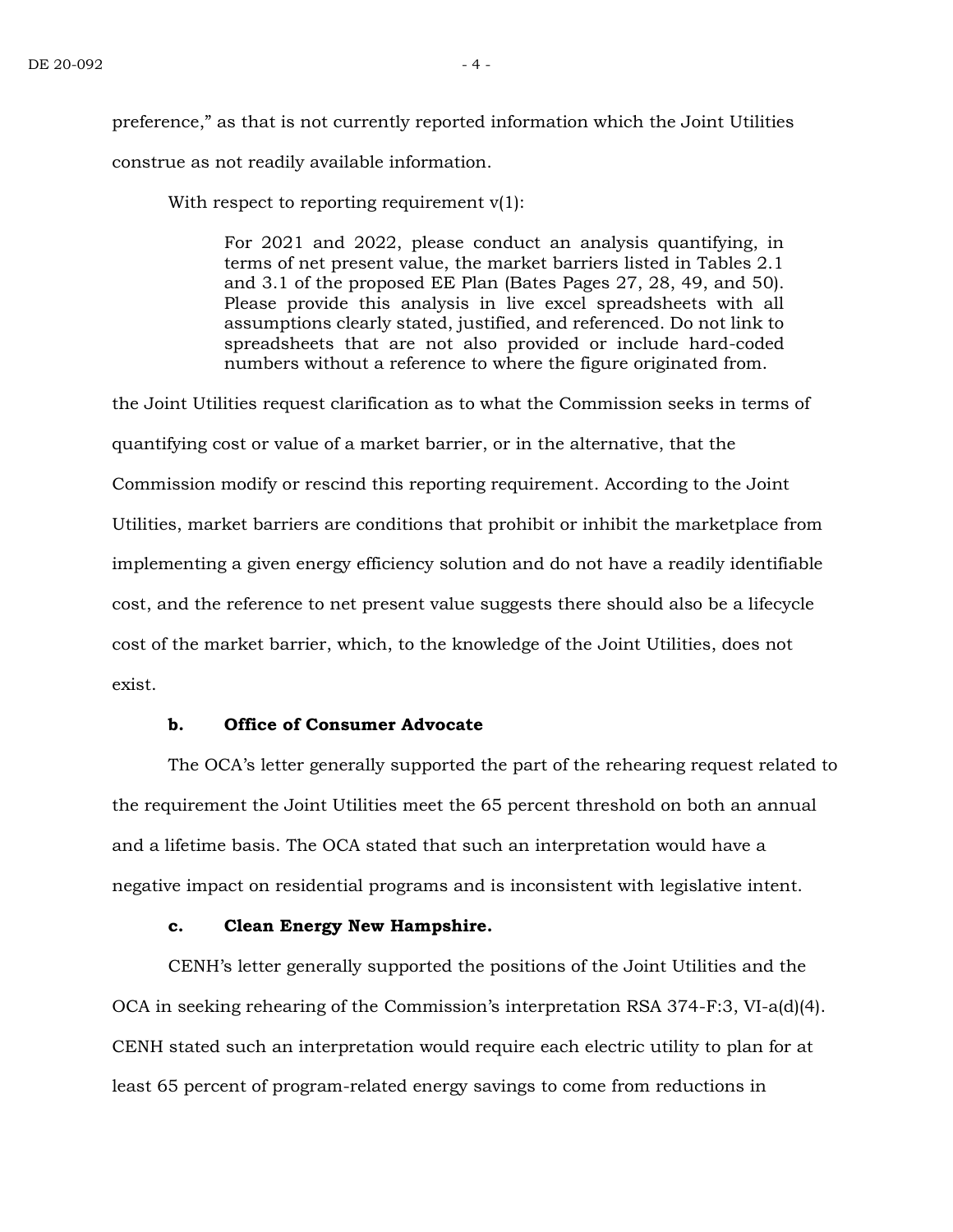electricity consumption rather than fuels such as oil and propane because it will have a negative impact on the funding and programs available to residential electric customers, resulting in inconsistent program offerings throughout the state and, prevent the NHSaves programs from providing equitable benefits to customers, and is inconsistent with longstanding practice for calculating efficiency plan's goals.

#### **III. COMMISSION ANALYSIS**

The Commission may grant rehearing or reconsideration for "good reason" if the moving party shows that an order is unlawful or unreasonable. RSA 541:3; RSA 541:4; *Rural Telephone Companies*, Order No. 25,291 (November 21, 2011); *see also Public Service Company of New Hampshire d/b/a Eversource Energy*, Order No. 25,970 at 4–5 (December 7, 2016). A successful motion must establish "good reason" by showing that there are matters that the Commission "overlooked or mistakenly conceived in the original decision," *Dumais v. State*, 118 N.H. 309, 311 (1978) (quotation and citations omitted), or by presenting new evidence that was "unavailable prior to the issuance of the underlying decision," *Hollis Telephone Inc.*, Order No. 25,088 at 14 (April 2, 2010). A successful motion for rehearing must do more than merely restate prior arguments and ask for a different outcome. *Public Service Co. of N.H.*, Order No. 25,970, at 4–5 (citing *Public Service Co. of N.H.*, Order No. 25,676 at 3 (June 12, 2014); *Freedom Energy Logistics*, Order No. 25,810 at 4 (September 8, 2015)).

#### **a. Reporting Requirements**

With respect to reporting requirements, we agree that good cause has been shown to grant rehearing and/or clarification. We accept the Joint Utilities' assertion that it is not reasonably practicable to meet the January 31, 2023, reporting deadline relating to requested information for program year 2022. However, we also note that the Commission considers it to be essential to receive and review these reports prior to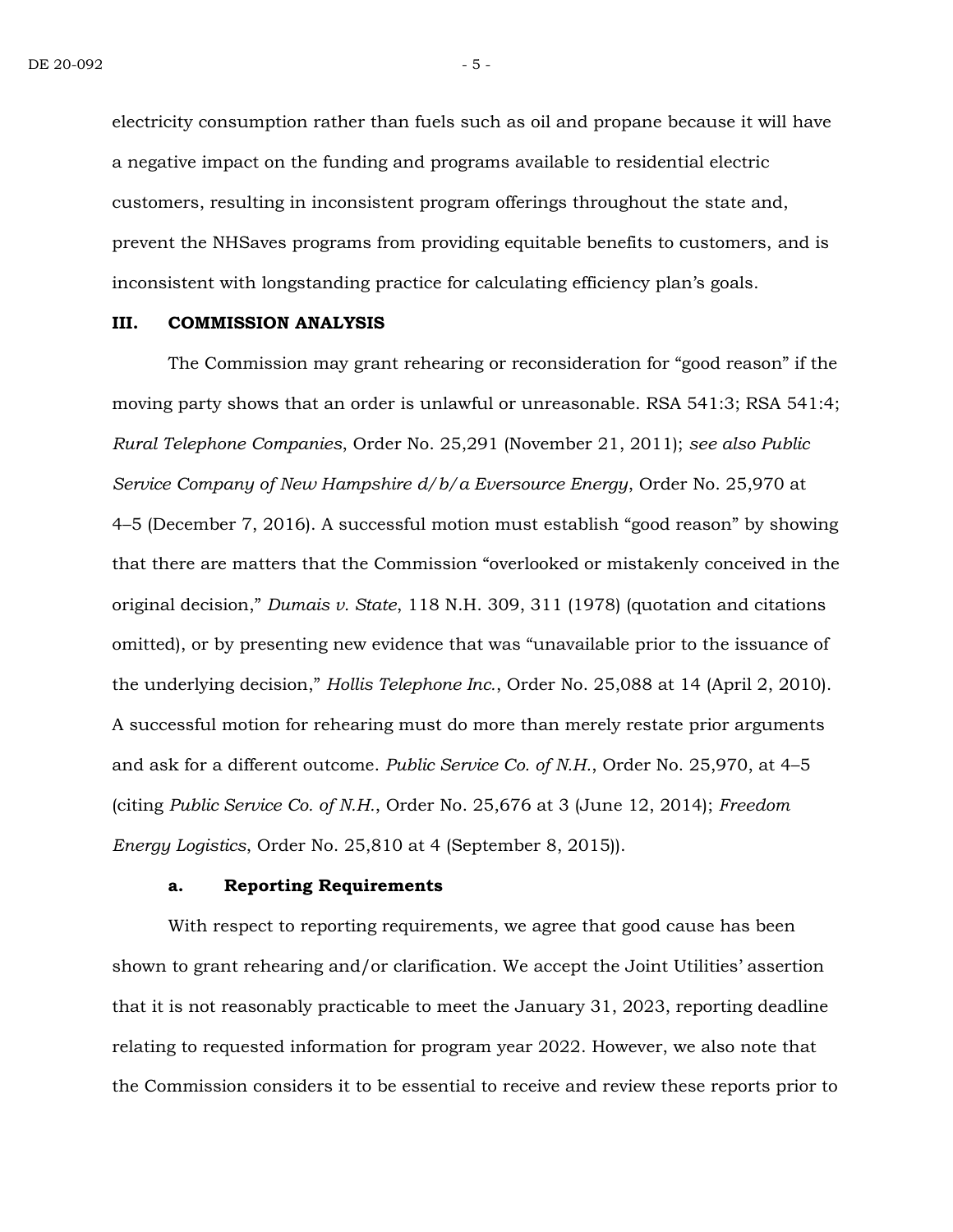the filing and evaluation of the next triennial plan, due July 1, 2023, pursuant to RSA 374-F:3, VI-a(d)(5). The Joint Utilities' proposed deadline of June 1, 2023, does not provide the Commission and other interested persons adequate time to review these reports. As such, we grant the Joint Utilities' motion in part, and modify the reporting deadline for 2022 program year information to March 31, 2023.

With respect to the request for clarification of reporting requirement iii(3), we clarify the intent of the question. This study and reporting requirement calls for sensitivity analysis using a range of discount rates to demonstrate: 1) the impact of time-preference on benefits and costs, and 2) to account for the impact of economic activity resulting from quantifiable cost savings that will result in future energy consumption. The Joint Utilities may reference the response to reporting requirement i(2), as well as other discount rates, to provide a range of discount rates to account for time-preference. With respect to energy intensity, we refer the Joint Utilities to footnote 16 in Order 26,621 for reference to the concept of energy intensity, and the U.S. Energy Information Administration's calculated energy consumption per chained dollar figures for New Hampshire and other regional states. <sup>1</sup> The utilities may also pursue other sources that report energy intensities to better capture New Hampshire realities. As indicated in reporting requirement iii(3), sensitivity analysis should be performed on each of the quantifiable financial impacts the utilities presented in the 2022–2023 Plan, while noting the Commission is also interested in the overall impact. To the extent that any particular financial impact cannot be reasonably estimated,

<sup>1</sup> *See, e.g.,* U.S. ENERGY INFO. ADMIN., *Total Energy Consumption Estimates, Real Gross Domestic Product (GDP), Energy Consumption Estimates per Real Dollar of GDP, Ranked by State, 2019*, last visited June 17,  $2022$ , available at [https://www.eia.gov/state/seds/sep\\_sum/html/pdf/rank\\_use\\_gdp.pdf.](https://www.eia.gov/state/seds/sep_sum/html/pdf/rank_use_gdp.pdf) The last column of this one-pager lists state-wide energy intensities across the United States.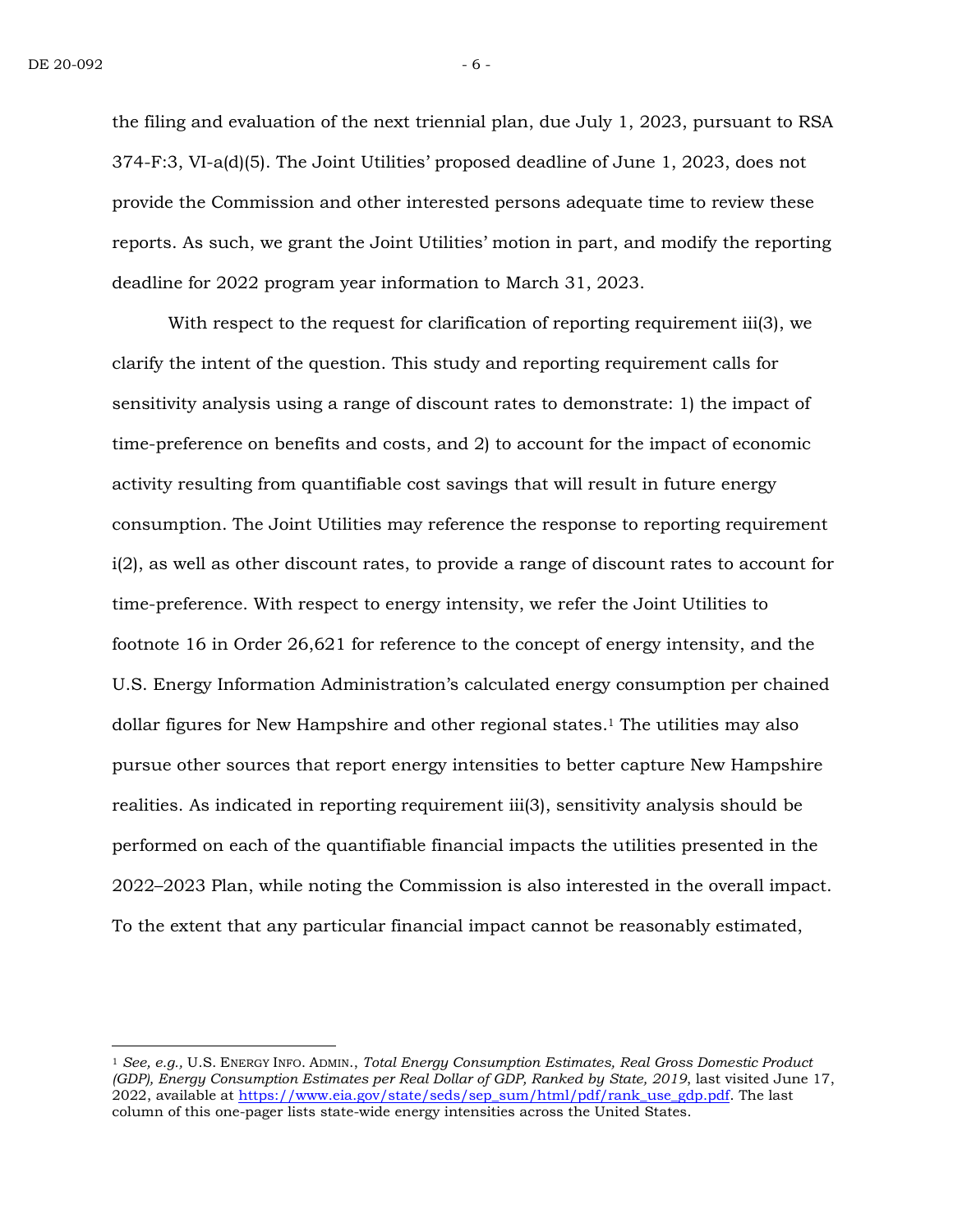please provide an explanation why. The deadline for this study is modified to March 31, 2023, as described herein above.

With respect to reporting requirement  $v(1)$ , we clarify the intent of the question and extend its reporting deadline. The focus of this question is to attempt to comprehensively enumerate the end-users' costs of addressing the market barriers identified by the Joint Utilities, as opposed to performing a benefit-cost analysis on each identified market barrier. We also acknowledge that not all responses to market barriers are readily quantifiable. We clarify that reporting responsive to this question should identify and enumerate the present costs of addressing these market barriers. The Joint Utilities should quantify all quantifiable costs (such as costs for marketing, rebates, stocking, etc.) or provide a narrative explanation of the non-quantifiable responses to each identified market barrier. For the purposes of the instant reporting requirement, even if life-cycle costs would be necessary to compare alternative options or perform a benefit-cost analysis, we seek identifiable cost information to evaluate current practices, therefore clarify that reporting should be limited to costs and measures occurring within the identified programming year. The 2021 program year reporting deadline is modified to August 31, 2022. The 2022 program year reporting deadline is modified to March 31, 2023, as described herein above.

## **b. Planned Electric Energy Savings**

We next turn to the final sentence of RSA 374-F:3, VI-a(d)(4), "In no instance shall an electric utility's planned electric system savings fall below 65 percent of its overall planned energy savings." We do not find that good cause has been shown to grant rehearing of our interpretation. In Order 26,621, we determined that the 65 percent planned electric energy savings minimum threshold is applicable to both annual and lifetime planned savings. The Joint Utilities, supported by the OCA and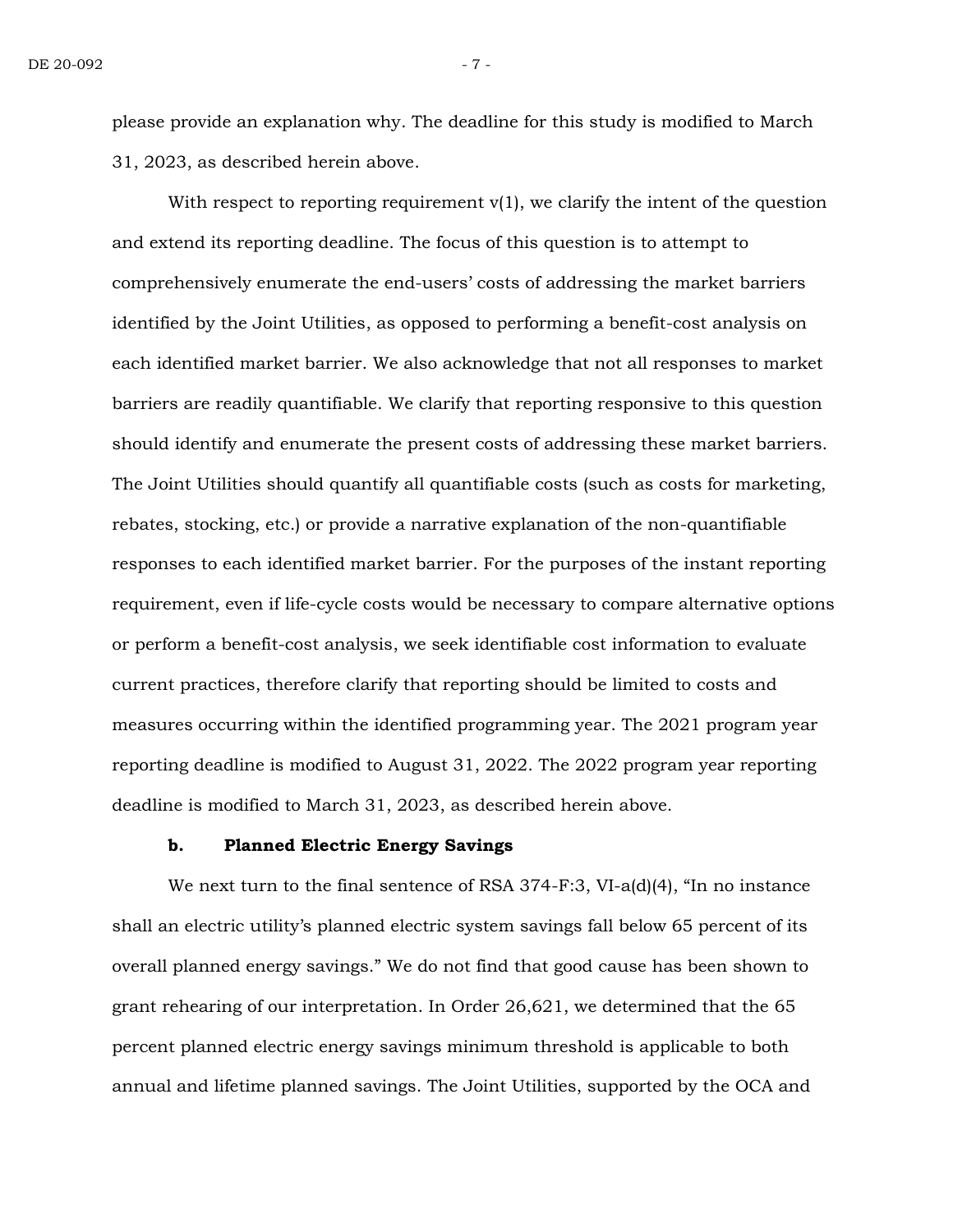CENH, argued that the Commission interpretation is unreasonable, unjust and inconsistent with the policy purpose and statutory scheme of RSA 374-F:3, VI-a.

At the outset, we do not agree with the textual interpretation put forward by the Joint Utilities and deny rehearing on that basis. The Joint Utilities argue that the use of the word "planned" in the last sentence of 374-F:3, VI-a(d)(4) links a prior planning process from the energy efficiency resource standard, approved by Order No. 25,932 (August 2, 2016), to the present statutory directives. We first note that express statutory reference to energy efficiency resource standard framework approved by Order No. 25,932 was removed from RSA 374-F:3, VI by HB 549.

Reading the statutory text, we find that the phrases "in no instance" and "overall planned energy savings" unambiguously support our conclusion that the 65 percent electric system savings threshold applies to both annual and lifetime planning scenarios. Both of these planning horizons are regularly calculated and reported on in the context of energy efficiency program planning and evaluation, lifetime figures are a component of cost effectiveness analysis, and lifetime savings are given greater weight in after-the-fact evaluations. No ambiguity arises from the word "planned" to justify a deeper dive into the intent of the legislature or reference to past Commission practice.

Although we deny rehearing on the plain text of the statute, we nonetheless briefly address the policy purpose and statutory scheme of RSA 374-F:3, VI-a. As was clearly stated in Order 26,621, we believe that HB 549's changes to RSA 374-F provide financial stability to energy efficiency programming while also directing the Commission to oversee ratepayer-funded energy efficiency programming so that it meets the General Court's policies and purposes. *See* Order 26,621 at 19–20. Among these, HB 549 directed that programming and incentives be optimized to deliver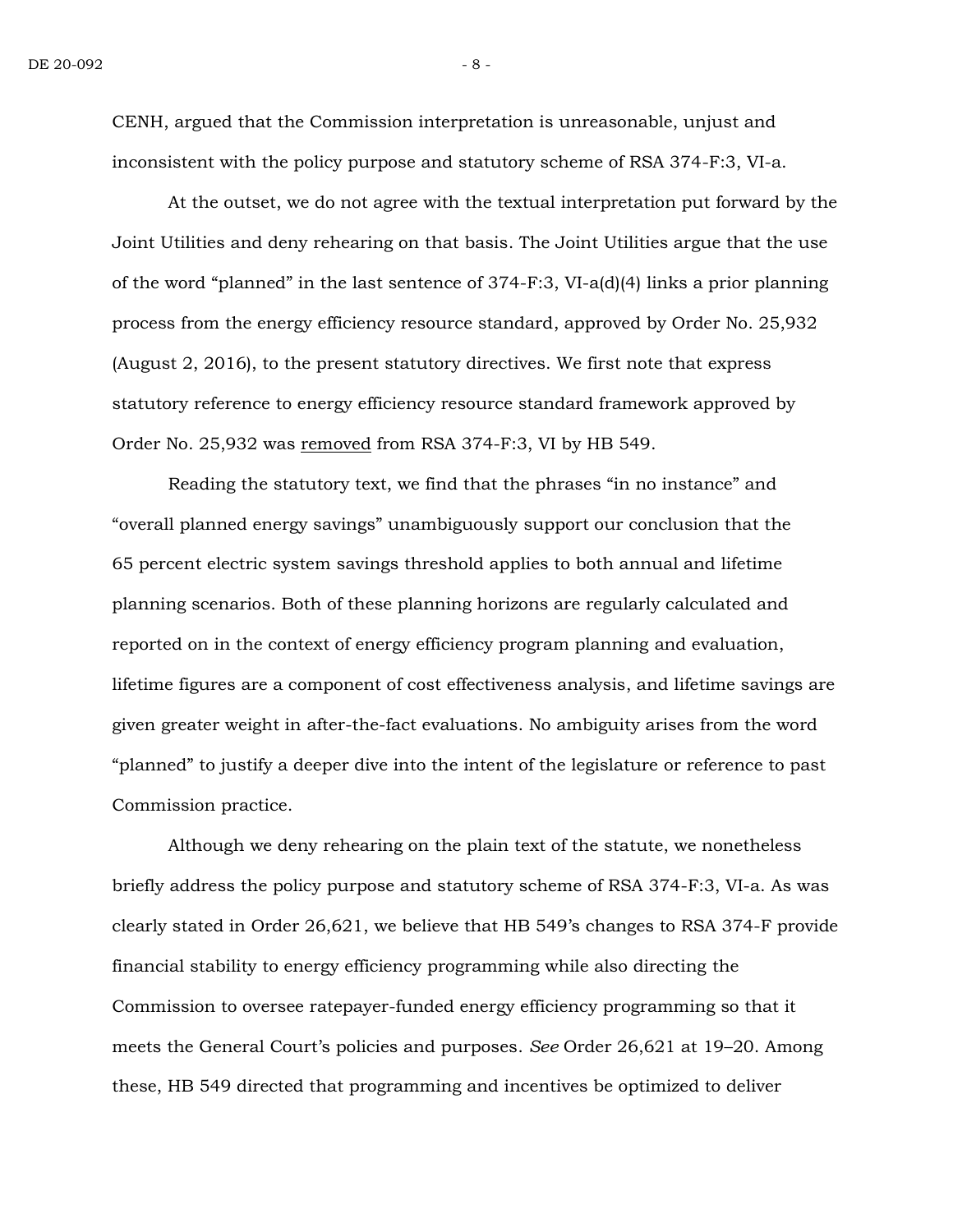ratepayer savings as funding allows, and that the Commission consider whether programming offerings have been appropriately prioritized among and within customer classes. *See id.,* RSA 374-F:3, VI-a(d) and RSA 374-F:3, VI-a(d)(4). These directives are furthered by the sentence at issue, which states that "[i]n no instance shall an electric utility's planned electric system savings fall below 65 percent of its overall planned energy savings." Such a directive ensures that programming be optimized and appropriately prioritized to deliver savings to each electric utility's ratepayers.

# **Based upon the foregoing, it is hereby**

**ORDERED**, that the Joint Utilities Motion for Rehearing and Clarification is GRANTED IN PART and DENIED IN PART as discussed herein; and it is

**FURTHER ORDERED**, that the reporting requirements and associated reporting requirement deadlines are modified and clarified as discussed herein; and it is

**FURTHER ORDERED**, that the request for rehearing related to the interpretation of RSA 374-F:3, VI-a(d)(4) is DENIED.

By order of the Public Utilities Commission of New Hampshire this twenty-first day of June, 2022.

WIEL

Daniel C. Goldner Chairman

Pradip **K** Commissioner

F. Anne Ross Special Commissioner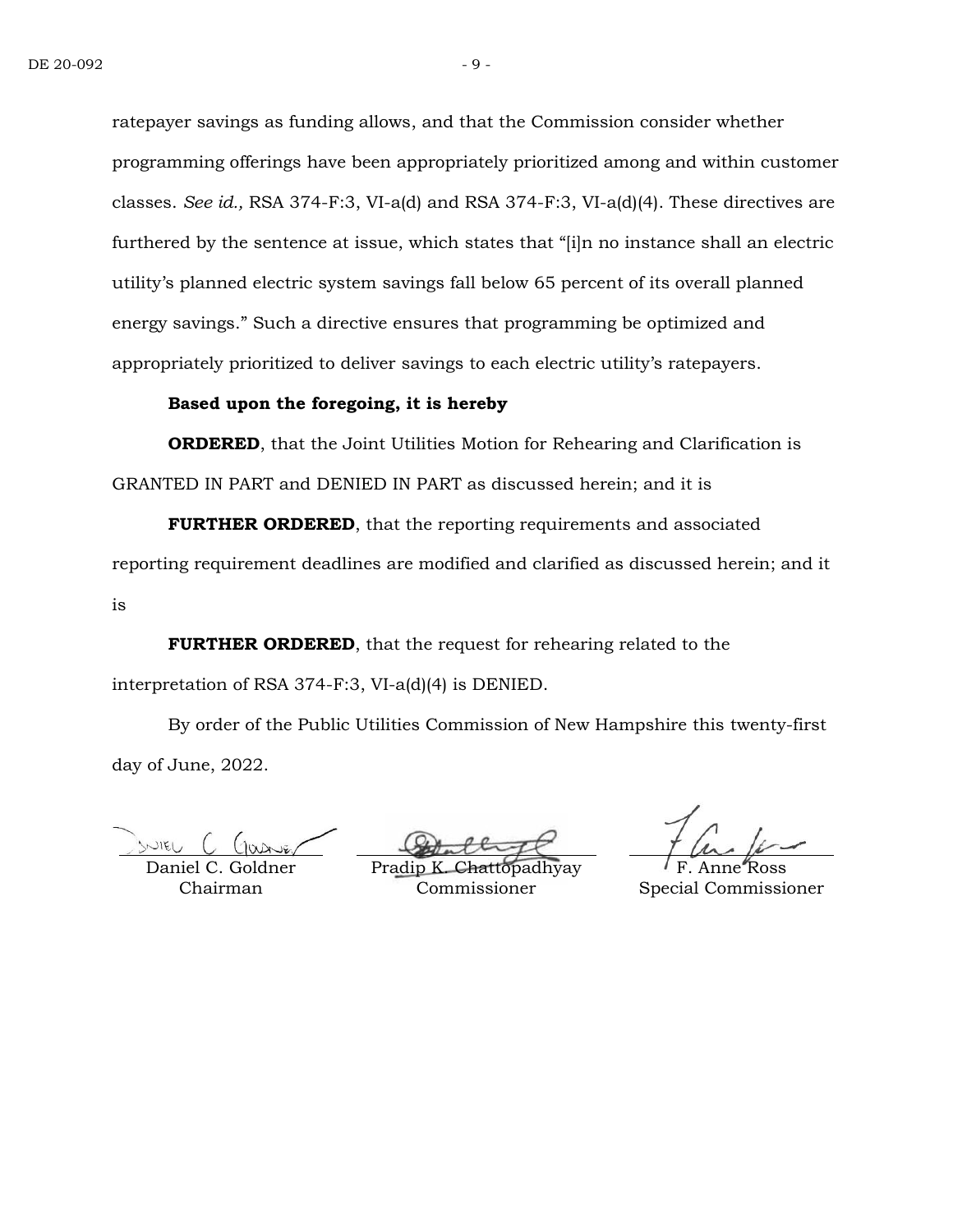# Service List - Docket Related

Docket# : 20-092

Printed: 6/21/2022

Email Addresses

ClerksOffice@puc.nh.gov nhregulatory@eversource.com asbury@unitil.com Scott.T.Balise@energy.nh.gov kelly@cleanenergynh.org rburke@nhla.org rburke@nhla.org john.butler@eversource.com carroll@unitil.com brandy.chambers@eversource.com jessica.chiavara@eversource.com rclouthier@snhs.org gary.m.cronin@energy.nh.gov mdean@mdeanlaw.net demeris@unitil.com julianne.m.desmet@oca.nh.gov paul.b.dexter@energy.nh.gov downesm@unitil.com kimberly.dragoo@libertyutilities.com jay.e.dudley@energy.nh.gov tracy.dyke-redmond@eversource.com stephen.r.eckberg@energy.nh.gov steven.elliott@eversource.com maromilee.emerick@eversource.com eemerson@primmer.com erin.engstrom@eversource.com sam@cleanenergynh.org joseph.fontaine@des.nh.gov fossumm@unitil.com thomas.c.frantz@energy.nh.gov josie.gage@oca.nh.gov sgeiger@orr-reno.com genestj@unitil.com dgoldberg@synapse-energy.com gouldingc@unitil.com dhill@energyfuturesgroup.com jarvis@unitil.com